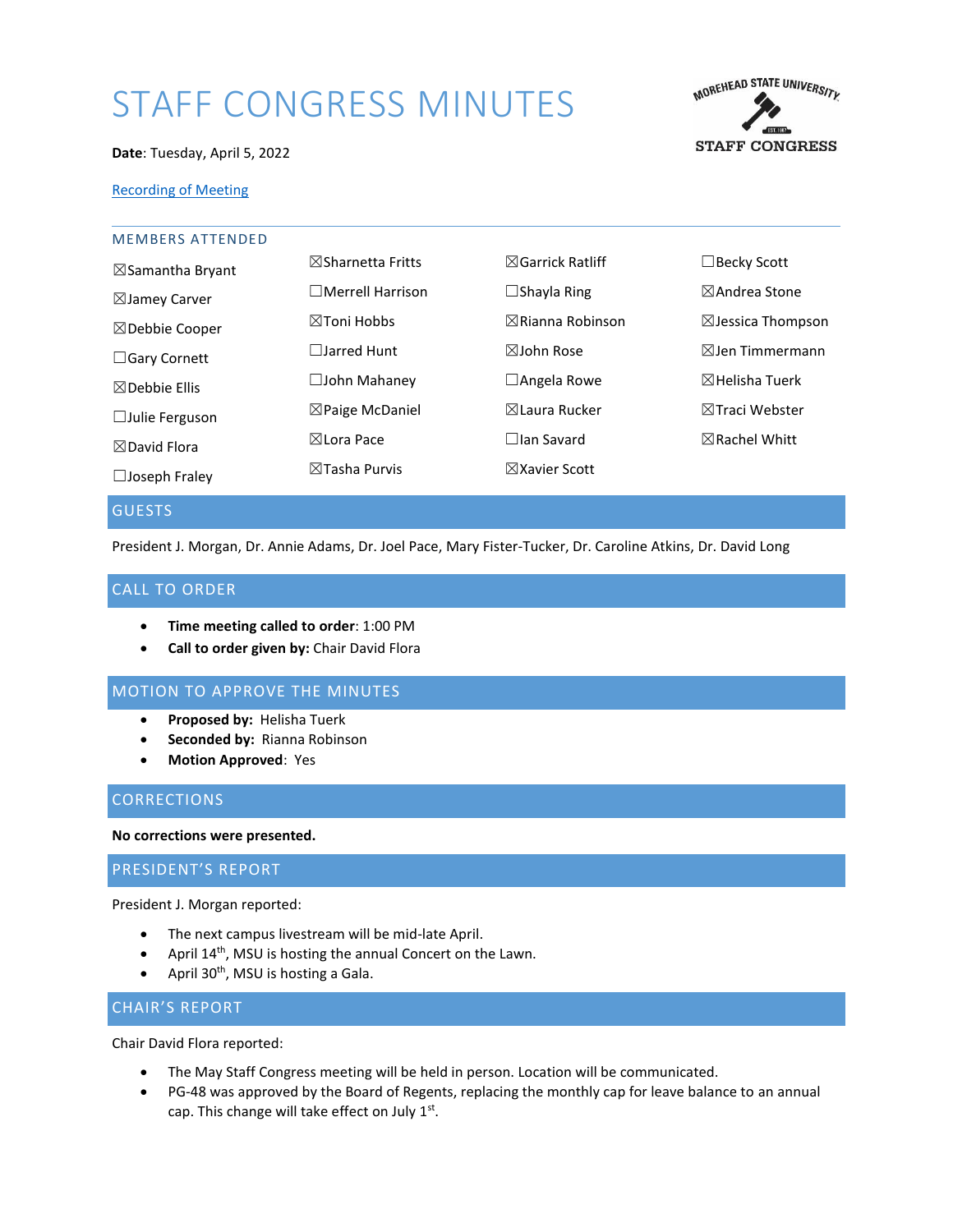# VICE-CHAIR'S REPORT

Vice-Chair Helisha Tuerk reported:

- Staff Congress will be appointing Distinguished Service Award Committee members.
- Education Services is hosting Build-a-Bed on April 23rd at the Peddler's Mall, providing beds to 155 children. Volunteers are encouraged.

# SECRETARY'S REPORT

Secretary/Treasurer Xavier Scott reported:

- **Supply Account Balance**: \$204.19
- **Expenditures**: None.

#### STAFF SALUTES

No Staff Salutes were submitted in March.

# COMMITTEE REPORTS

#### AD-HOC COMMITTEE

Ad-Hoc Committee Chair Lora Pace reported:

• The committee will meet in May or June.

#### BENEFITS & COMPENSATION:

B&C Chair Debbie Ellis reported:

• B&C did not meet in March.

# CREDENTIALS & ELECTIONS:

C&E Chair Toni Hobbs reported:

- C&E sent out the call for nominations for Staff Congress.
- Areas 1, 2, and 5 are short 1 nominees. Toni requested nominations from within Staff Congress for these vacancies.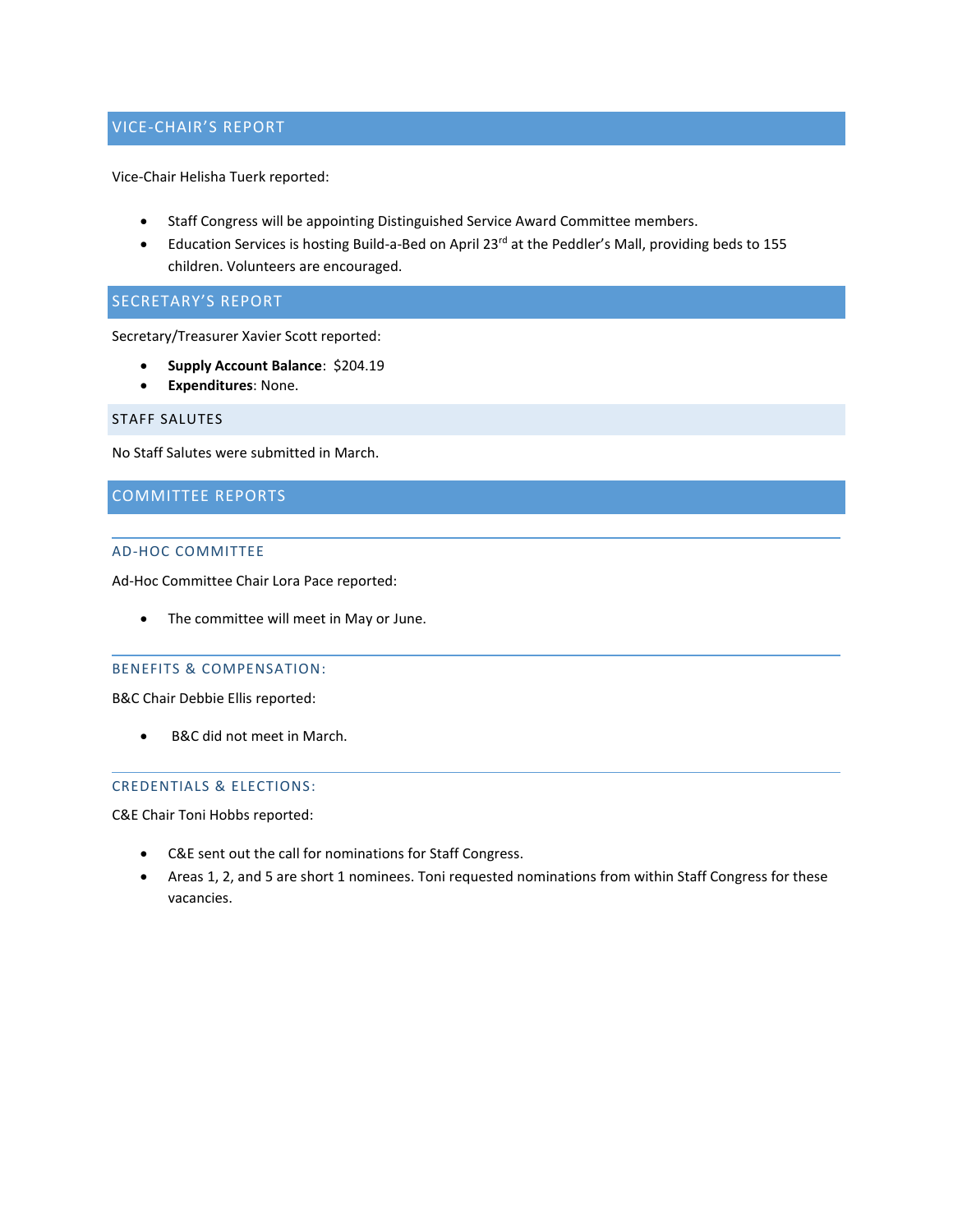# STAFF ISSUES

Staff Issues Chair Jamey Carver reported:

| <b>Comment/Concern</b>                                                                                                                                                                                                                                                                                                                                                                                                                                                                                                                                                                                                                                                                                                                                                                                        | <b>Response</b>                                                                                                                                                                                                                                                                                                                                                                                                                                                              |
|---------------------------------------------------------------------------------------------------------------------------------------------------------------------------------------------------------------------------------------------------------------------------------------------------------------------------------------------------------------------------------------------------------------------------------------------------------------------------------------------------------------------------------------------------------------------------------------------------------------------------------------------------------------------------------------------------------------------------------------------------------------------------------------------------------------|------------------------------------------------------------------------------------------------------------------------------------------------------------------------------------------------------------------------------------------------------------------------------------------------------------------------------------------------------------------------------------------------------------------------------------------------------------------------------|
| I'm curious if it would even be possible to offer professional<br>development courses that help us deal with stress. Additionally,<br>could we require those who have been written up to take one or<br>more professional development courses? Maybe this would<br>prevent them from being repeat offenders? Seems like there are<br>some staff who can "get away" with anything and it would be nice<br>(if they are not fired) that they might have to take extra steps to<br>ensure their behavior is kept in check. Everyone around them<br>suffers when that person only receives a write up. There are some<br>who will "behave" for a while and then once they think no one is<br>looking, they can repeat their behavior. - From one of those<br>suffering at the exposure of a disgruntled coworker. | The Office of Human Resources is working<br>with <b>Employee Assistance Program</b> (EAP)<br>about scheduling workshops for our monthly<br>learning cafes. The topics we have asked for<br>are stress management, emotional wellbeing,<br>and financial wellbeing. There is also<br>programing through EAP for free programs<br>offered through Anthem. Employees having<br>issues or concerns with other employees<br>should express those concerns to their<br>supervisor. |
| https://www.cbsnews.com/news/great-resignation-job-quits-<br>january-bad-pay/?ftag=CNM-00-<br>10aab6a&linkId=155613153&fbclid=IwAR1zRsmShH6 Rl4auGw-<br>IADAdtEpAVQJZY7yX59bFbK3MO2PKuZf7ShUzgE Pay is definitely<br>an issue, but there are other considerations to be taken into<br>account as well.                                                                                                                                                                                                                                                                                                                                                                                                                                                                                                        | Thank you for you input, the above link has<br>been sent to Staff Congress Executive Council<br>for review.                                                                                                                                                                                                                                                                                                                                                                  |
| The service from Commonwealth for our network printers has been<br>terrible. We have to wait days after reporting the trouble for<br>someone to even come to look at our machine. Why is the<br>University getting such poor service?                                                                                                                                                                                                                                                                                                                                                                                                                                                                                                                                                                         | Members of the Staff Congress Staff<br>Concerns Committee have been in contact<br>with Commonwealth Services employees and<br>have been told that staffing is down, and that<br>they are working on service calls as quick as<br>they can.                                                                                                                                                                                                                                   |

# REGENT'S REPORT

**Reported by:** Dr. Joel Pace.

- Board of Regents approved an updated budget.
- There were audits for WMKY and Athletics that both came back clean.
- Approved tuition and fees for the 2022/2023 fiscal year.
- Implemented PG-48.
- Approved the 3% compensation plan.
- Raised entry pay levels for Faculty and Staff positions.

## HUMAN RESOURCES REPORT

**Reported by:** Dr. Caroline Atkins.

- Farmer's Market will return to campus in June.
- May 17<sup>th</sup> is the annual Employee Appreciation event outside of Fields Hall. A reminder will be sent in April.
- **•** Performance Evaluations are due on April  $30<sup>th</sup>$ .
- The May  $15<sup>th</sup>$  one-time stipend is nearly ready.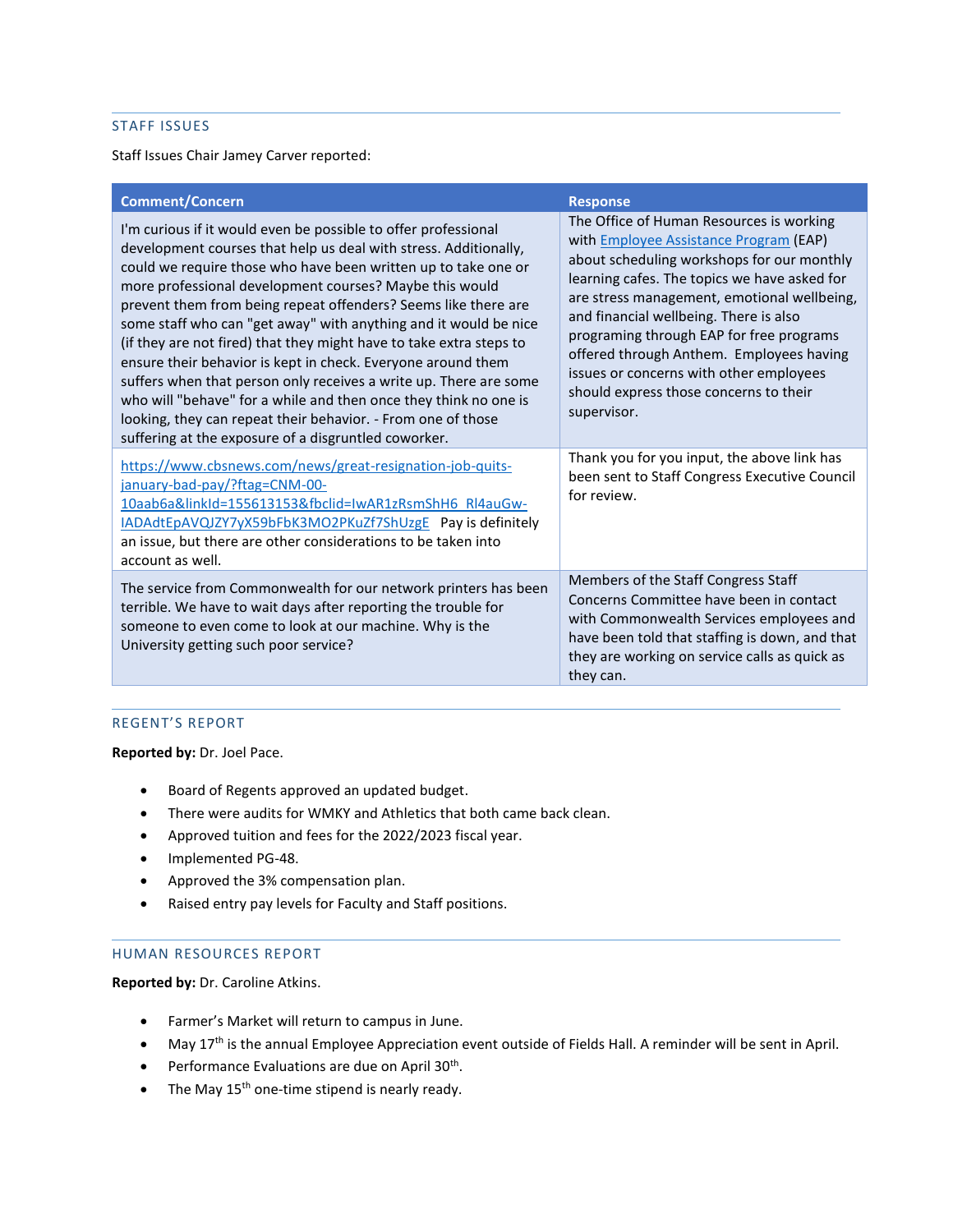- OHR is starting new year PAR's.
	- o PAR training is scheduled for representatives in academic colleges and Academic Affairs.
- Please help share job vacancies.

# CABINET REPORT

# **Reported by:** Mary Fister-Tucker

- April 14th, MSU is hosting the annual Concert on the Lawn.
- May  $14<sup>th</sup>$  is Commencement.
- April  $21^{st}$ -23<sup>rd</sup> is SOAR.
- Cabinet is confident that MSU will be able to create a new Science building with the new budget.
- MSU will likely receive \$35 million (\$17 million/year) for asset preservation funds, which will be used to maintain academic buildings and dormitories.
- The compensation grade scale will be increasing by 1%. Anyone hired full time after September 1st, 2021, will receive a 3% increase in salary as of June  $30<sup>th</sup>$ , 2022.
- Compensation floor will increase for faculty.
- Tuition will increase by 1.75%.
- Board approved removal of asset preservation fee, charged to students (\$2.50/credit hour).
- Housing rates increased for Andrews and Thompson Hall dormitories.

#### FACULTY SENATE REPORT

**Reported by:** Dr. David Long reported:

- MSU salaries are not competitive.
- Faculty Senate produced a resolution supporting Ukraine.
- Some Faculty felt that Title IX training happens too often. We should consider the efficacy vs the cost of this training.
- There was a concern about search committees and confidentiality agreements that the additional layer of protection is redundant, as we have PAC and training covering the agreements.

# STUDENT GOVERNMENT ASSOCIATION REPORT

**Reported by:** Shelby Black was absent. No report provided.

# OLD BUSINESS

- Motion to consider changing Staff Congress titles from Chair/Vice-Chair to President/Vice-President.
	- o Motioned by: Jessica Thompson
	- o Seconded by: Tasha Purvis
	- o Approved
- Motion to post a resolution to condemn Russia's attack on Ukraine.
	- o Motioned by: Lora Pace
	- o Seconded by: Debbie Ellis
	- o Approved